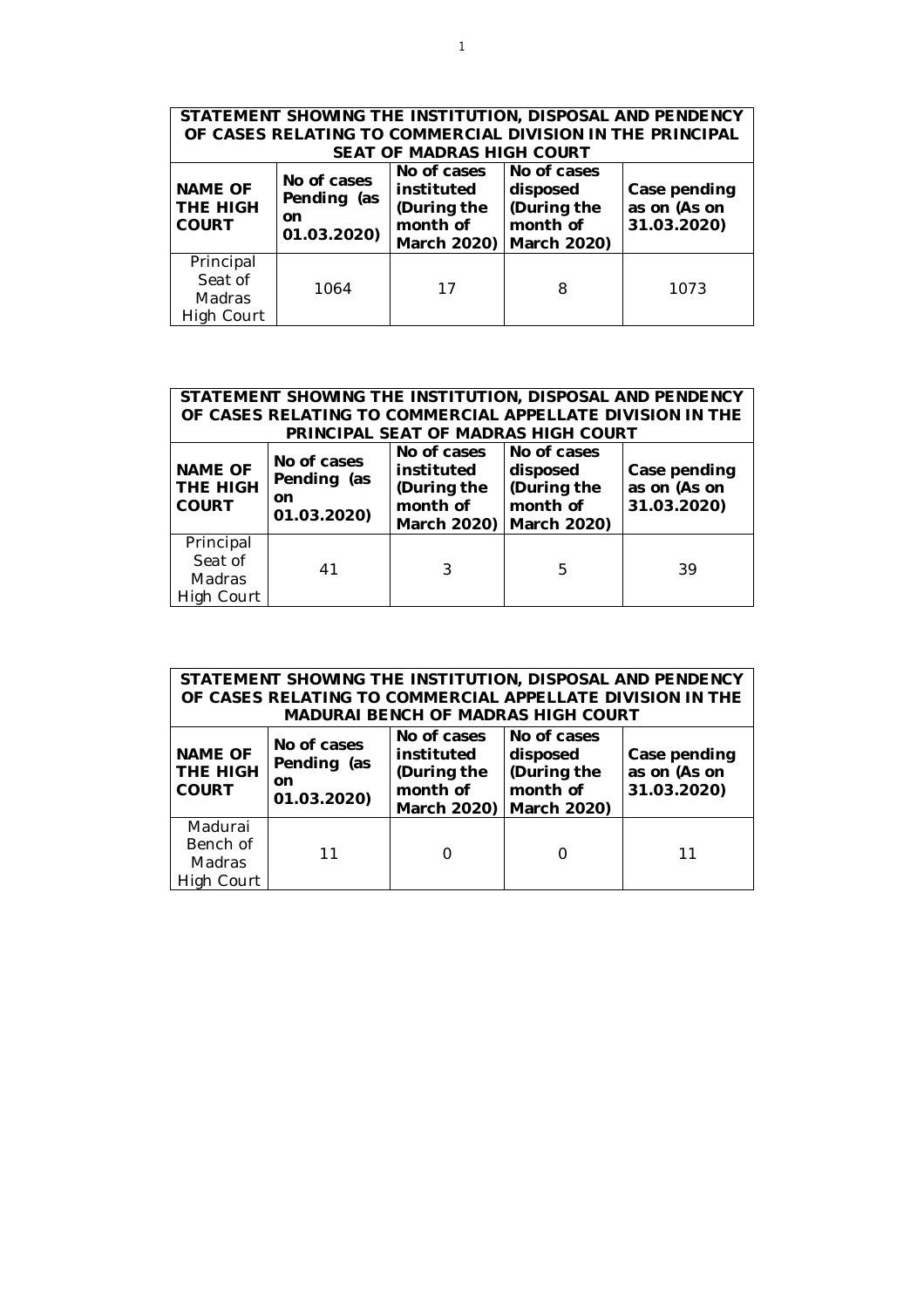## **STATEMENT SHOWING THE INSTITUTION, DISPOSAL AND PENDENCY OF CASES RELATING TO COMMERCIAL DIVISION IN THE STATE OF TAMILNADU & UNION TERRITORY OF PUDUCHERRY FOR THE MONTH OF MARCH 2020**

## **COURT WISE**

| S.No           | <b>PERIOD</b> | <b>NAME OF THE</b><br><b>DISTRICT</b> | Name of the Court                                             | Category of<br>Cases | Opening<br>Balance | Institution                 | Disposal            | Pendency       |
|----------------|---------------|---------------------------------------|---------------------------------------------------------------|----------------------|--------------------|-----------------------------|---------------------|----------------|
| $\mathbf{1}$   | Mar-2020      | <b>CHENNAI</b>                        | P.J.COURT, CITY<br>CIVIL COURT,<br>CHENNAI.                   | COS<br>(Commercial)  | 1                  | $\mathbf{1}$                | $\circ$             | 2              |
|                |               | <b>CHENNAI Total</b>                  |                                                               |                      | $\mathbf{1}$       | 1                           | 0                   | $\overline{2}$ |
| 2              | Mar-2020      | ARIYALUR                              | <b>NIL</b>                                                    | <b>NIL</b>           | $\circ$            | $\circ$                     | $\circ$             | $\circ$        |
|                |               | <b>ARIYALUR Total</b>                 |                                                               |                      | $\mathbf 0$        | O                           | 0                   | 0              |
| 3              | Mar-2020      | COIMBATORE                            | Principal District<br>Court, Coimbatore                       | Original Suit        | 114                | 9                           | $\circ$             | 123            |
|                | Mar-2020      | COIMBATORE                            | <b>I Additional District</b><br>Court, Coimbatore             | Original Suit        | 10                 | $\circ$                     | $\circ$             | 10             |
|                | Mar-2020      | <b>COIMBATORE</b>                     | <b>III Additional District</b><br>Court, Coimbatore           | Original Suit        | 27                 | $\circ$                     | $\overline{c}$      | 25             |
|                | Mar-2020      | COIMBATORE                            | IV Additional District<br>Court, Coimbatore                   | Original Suit        | 38                 | $\circ$                     | $\circ$             | 38             |
|                | Mar-2020      | COIMBATORE                            | V Additional District                                         | Original Suit        | 36                 | $\circ$                     | $\circ$             | 36             |
|                |               | <b>COIMBATORE Total</b>               | Court, Coimbatore                                             |                      | 225                | 9                           | $\overline{2}$      | 232            |
| $\overline{4}$ | Mar-2020      | <b>CUDDALORE</b>                      | Principal District                                            | COS                  | 4                  | $\circ$                     | $\circ$             | 4              |
|                |               | <b>CUDDALORE Total</b>                | Court, Cuddalore                                              |                      | 4                  | 0                           | 0                   | 4              |
|                |               |                                       | Principal District                                            |                      |                    |                             |                     |                |
| 5              | Mar-2020      | <b>DHARMAPURI</b>                     | Court, Dharmapuri                                             | OS                   | 9                  | $\circ$                     | $\circ$             | 9              |
|                | Mar-2020      | <b>DHARMAPURI</b>                     | Judicial Magistrate<br>No.II Dharmapuri                       | CC                   | $\mathbf{1}$       | $\circ$                     | $\circ$             | $\mathbf{1}$   |
|                |               | DHARMAPURI Total                      |                                                               |                      | 10                 | 0                           | 0                   | 10             |
| 6              | Mar-2020      | <b>DINDIGUL</b>                       | Principal District<br>Court, Dindigul                         | <b>OS</b>            | 15                 | $\circ$                     | $\circ$             | 15             |
|                |               | <b>DINDIGUL Total</b>                 |                                                               |                      | 15                 | O                           | O                   | 15             |
| $\overline{7}$ | Mar-2020      | <b>ERODE</b>                          | Principal District                                            | <b>OS</b>            | 11                 | $\sqrt{2}$                  | $\mathbf{1}$        | 12             |
|                | Mar-2020      | <b>ERODE</b>                          | Court, Erode<br>Principal District                            | <b>SFCOP</b>         | $\mathbf{1}$       | $\circ$                     | $\circ$             | $\mathbf{1}$   |
|                |               |                                       | Court, Erode<br>I Additional District                         |                      |                    |                             |                     |                |
|                | Mar-2020      | <b>ERODE</b>                          | Court, Erode                                                  | <b>OS</b>            | 15                 | $\mathbf{1}$                | $\mathbf{1}$        | 15             |
|                | Mar-2020      | <b>ERODE</b>                          | <b>II Additional District</b><br>Court, Erode                 | <b>OS</b>            | $\overline{7}$     | $\circ$                     | $\circ$             | $\overline{7}$ |
|                | Mar-2020      | <b>ERODE</b>                          | <b>III Additional District</b><br>Court,<br>Gobichettipalayam | OS                   | 3                  | $\circ$                     | $\circ$             | 3              |
|                | Mar-2020      | <b>ERODE</b>                          | IV Additional District<br>Court, Bhavani                      | OS                   | $\overline{a}$     | $\circ$                     | $\circ$             | $\overline{c}$ |
|                | Mar-2020      | <b>ERODE</b>                          | Principal Subordinate<br>Court, Erode                         | OS                   | 12                 | $\circ$                     | $\mathbf{1}$        | 11             |
|                | Mar-2020      | <b>ERODE</b>                          | I Additional<br>Subordinate Court,<br>Erode                   | <b>OS</b>            | 6                  | $\circ$                     | $\circ$             | 6              |
|                | Mar-2020      | <b>ERODE</b>                          | II Additional<br>Subordinate Court,<br>Erode                  | <b>OS</b>            | 4                  | 0                           | $\circ$             | 4              |
|                | Mar-2020      | <b>ERODE</b>                          | Sub Court,                                                    | OS                   | 1                  | 0                           | 0                   | $\mathbf{1}$   |
|                |               | <b>ERODE Total</b>                    | Gobichettipalayam                                             |                      | 62                 | 3                           | 3                   | 62             |
| 8              | Mar-2020      | KANCHEEPURAM                          | <b>Principal District</b>                                     |                      |                    |                             |                     | 39             |
|                |               | <b>KANCHEEPURAM</b>                   | Court, Chengalpattu                                           | $\cos$               | 39                 | $\mathbf{0}$                | $\mathbf{0}$        | 39             |
|                |               | Total                                 | <b>Principal District</b>                                     |                      | 39                 | $\bf{0}$                    | $\bf{0}$            |                |
| 9              | Mar-2020      | KANNIYAKUMARI<br><b>KANNIYAKUMARI</b> | Court, Nagercoil                                              | O.S.                 | 24                 | $\ensuremath{\mathfrak{Z}}$ | $\overline{0}$      | 27             |
|                |               | Total                                 |                                                               | Commercial           | 24                 | 3                           | $\bf{0}$            | 27             |
| 10             | Mar-2020      | <b>KARUR</b>                          | District Court, Karur                                         | Original Suit        | 3                  | $\circ$                     | $\circ$             | 3              |
|                |               | <b>KARUR Total</b>                    |                                                               |                      | 3                  | 0                           | 0                   | 3              |
| 11             | Mar-2020      | <b>KRISHNAGIRI</b>                    | Principal District<br>Court, Krishnagiri                      | <b>SFCOP</b>         | 1                  | $\circ$                     | $\mathsf{O}\xspace$ | $\mathbf{1}$   |
|                | Mar-2020      | <b>KRISHNAGIRI</b>                    | Principal District<br>Court, Krishnagiri                      | <b>OS</b>            | $\overline{2}$     | $\overline{4}$              | $\overline{4}$      | $\overline{a}$ |
|                | Mar-2020      | <b>KRISHNAGIRI</b>                    | <b>Additional District</b><br>Court, Krishnagiri              | OS                   | $\overline{c}$     | $\circ$                     | $\circ$             | $\overline{a}$ |
|                | Mar-2020      | <b>KRISHNAGIRI</b>                    | <b>Additional District</b>                                    | <b>OS</b>            | 37                 | $\overline{4}$              | $\mathsf{O}\xspace$ | 41             |
|                |               | <b>KRISHNAGIRI Total</b>              | Court, Hosur                                                  |                      | 42                 | 8                           | $\overline{4}$      | 46             |
| 12             | Mar-2020      | <b>MADURAI</b>                        | Principal Dist. &                                             | <b>OS</b>            | 25                 | 1                           | $\mathsf{O}\xspace$ | 26             |
|                |               |                                       | Sessions Court<br>I Addl. District &                          |                      |                    |                             |                     |                |
|                | Mar-2020      | <b>MADURAI</b>                        | Sessions Court                                                | <b>OS</b>            | $\overline{a}$     | $\mathsf{O}\xspace$         | $\mathsf O$         | $\overline{a}$ |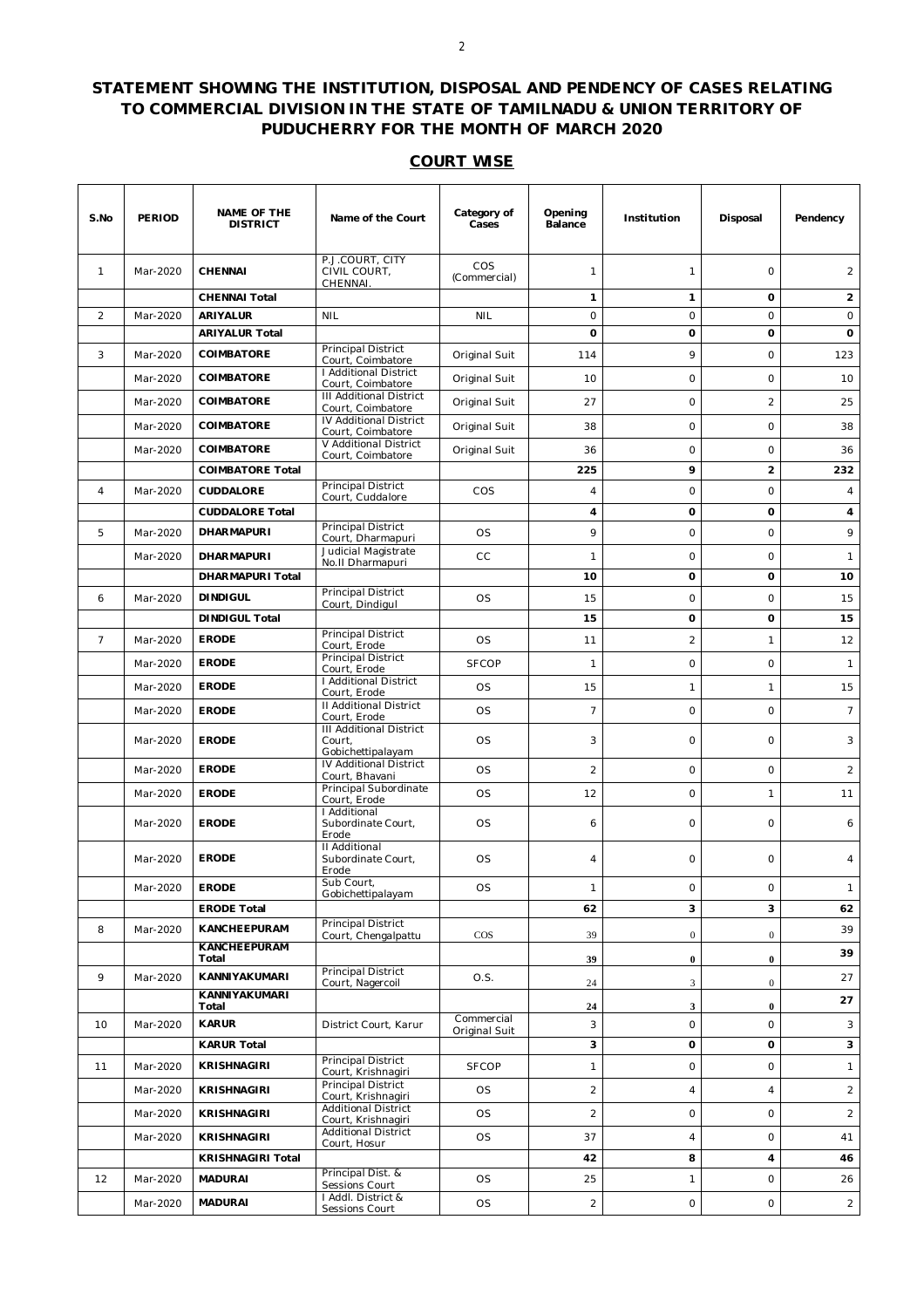| S.No | <b>PERIOD</b> | NAME OF THE<br><b>DISTRICT</b>                 | Name of the Court                                                  | Category of<br>Cases                                 | Opening<br>Balance      | Institution         | Disposal            | Pendency             |
|------|---------------|------------------------------------------------|--------------------------------------------------------------------|------------------------------------------------------|-------------------------|---------------------|---------------------|----------------------|
|      | Mar-2020      | <b>MADURAI</b>                                 | I Addl. Sub Court                                                  | <b>OS</b>                                            | 3                       | $\circ$             | $\circ$             | 3                    |
|      | Mar-2020      | <b>MADURAI</b>                                 | II Addl. Sub Court                                                 | <b>OS</b>                                            | $\overline{2}$          | $\circ$             | $\circ$             | 2                    |
|      |               | <b>MADURAI Total</b>                           |                                                                    |                                                      | 32                      | $\mathbf{1}$        | O                   | 33                   |
| 13   | Mar-2020      | NAGAPATTINAM<br>NAGAPATTINAM                   | <b>NIL</b>                                                         | <b>NIL</b>                                           | $\circ$                 | $\circ$             | $\circ$             | $\circ$              |
|      |               | Total                                          |                                                                    |                                                      | $\mathbf{o}$            | 0                   | $\mathbf 0$         | o                    |
| 14   | Mar-2020      | NAMAKKAL                                       | Principal District<br>Court, Namakkal                              | COS                                                  | 32                      | 3                   | $\mathbf{1}$        | 34                   |
|      |               | <b>NAMAKKAL Total</b>                          |                                                                    |                                                      | 32                      | 3                   | $\mathbf{1}$        | 34                   |
| 15   | Mar-2020      | <b>NILGIRIS</b>                                | District Court,<br>Udhagamandalam,<br>The Nilgiris District        | Commercial<br>Cases(OS)                              | $\circ$                 | $\circ$             | $\circ$             | $\circ$              |
|      | Mar-2020      | <b>NILGIRIS</b>                                | DO                                                                 | Arbitration and<br>Concilation Act<br>1996<br>(AROP) | 3                       | $\circ$             | 0                   | 3                    |
|      |               | <b>NILGIRIS Total</b>                          |                                                                    |                                                      | 3                       | o                   | 0                   | 3                    |
| 16   | Mar-2020      | PERAMBALUR                                     | <b>NIL</b>                                                         | <b>NIL</b>                                           | $\circ$                 | $\circ$             | $\circ$             | $\circ$              |
|      |               | PERAMBALUR Total                               | Principal District                                                 |                                                      | 0                       | 0                   | 0                   | 0                    |
| 17   | Mar-2020      | PUDUKKOTTAI                                    | Court                                                              | <b>NIL</b>                                           | $\circ$                 | $\circ$             | $\circ$             | $\circ$              |
|      |               | PUDUKKOTTAI Total                              | Principal District                                                 |                                                      | $\mathbf 0$             | 0                   | $\mathbf{o}$        | o                    |
| 18   | Mar-2020      | <b>RAMANATHAPURAM</b><br><b>RAMANATHAPURAM</b> | Court,<br>Ramanathapuram                                           | <b>OS</b>                                            | 1                       | $\circ$             | $\circ$             | 1                    |
|      |               | Total                                          |                                                                    |                                                      | $\mathbf{1}$            | 0                   | $\mathbf{o}$        | $\mathbf{1}$         |
| 19   | Mar-2020      | <b>SALEM</b>                                   | Principal District<br>Court, Salem                                 | COS                                                  | 57                      | 5                   | $\overline{4}$      | 58                   |
|      |               | <b>SALEM Total</b>                             |                                                                    |                                                      | 57                      | 5                   | 4                   | 58                   |
| 20   | Mar-2020      | SIVAGANGA                                      | Principal District &<br>Sessions Court,<br>Sivaganga               | <b>NIL</b>                                           | $\circ$                 | $\circ$             | $\circ$             | $\circ$              |
|      |               | <b>SIVAGANGA Total</b>                         |                                                                    |                                                      | $\mathbf 0$             | 0                   | $\mathbf{o}$        | 0                    |
| 21   | Mar-2020      | THANJAVUR                                      | Principal District<br>Court, Thanjavur                             | Original Suit                                        | 10                      | $\mathbf{1}$        | $\circ$             | 11                   |
|      | Mar-2020      | THANJAVUR                                      | <b>II Additional District</b><br>Court, Pattukottai                | Original Suit                                        | $\overline{c}$          | $\circ$             | $\circ$             | $\overline{2}$       |
|      |               | <b>THANJAVUR Total</b>                         |                                                                    |                                                      | 12                      | 1                   | 0                   | 13                   |
| 22   | Mar-2020      | <b>THENI</b>                                   | Principal District<br>Court, Theni                                 | OS 33/17, OS<br>87/19                                | $\overline{2}$          | $\circ$             | $\circ$             | $\overline{2}$       |
|      |               | <b>THENI Total</b>                             |                                                                    |                                                      | $\overline{\mathbf{c}}$ | 0                   | O                   | $\overline{2}$       |
| 23   | Mar-2020      | <b>THOOTHUKUDI</b>                             | Principal District<br>Court, Thoothukudi<br>Sub Court,             | <b>OS</b>                                            | 12                      | $\sqrt{3}$          | $\circ$             | 15                   |
|      | Mar-2020      | <b>THOOTHUKUDI</b>                             | Thoothukudi                                                        | <b>OS</b>                                            | 9                       | $\circ$             | $\circ$             | 9                    |
|      | Mar-2020      | <b>THOOTHUKUDI</b><br>THOOTHUKUDI Total        | Sub Court, Kovilpatti                                              | <b>OS</b>                                            | $\overline{a}$<br>23    | 0<br>3              | 0<br>0              | $\overline{2}$<br>26 |
| 24   | Mar-2020      | TIRUCHIRAPALLI                                 | Principal District<br>Court, Tiruchirapalli                        | <b>OS</b>                                            | 15                      | $\circ$             | $\mathsf{O}\xspace$ | 15                   |
|      | Mar-2020      | TIRUCHIRAPALLI                                 | <b>Principal District</b><br>Court                                 | Arb.OP                                               | 5                       | $\circ$             | $\circ$             | 5                    |
|      | Mar-2020      | TIRUCHIRAPALLI                                 | <b>II Additional District</b>                                      | <b>OS</b>                                            | $\mathbf{1}$            | $\circ$             | $\mathsf{O}\xspace$ | $\mathbf{1}$         |
|      |               | TIRUCHIRAPALLI<br>Total                        | Court, Thiruchirapalli                                             |                                                      | 21                      | 0                   | O                   | 21                   |
| 25   | Mar-2020      | TIRUNELVELI                                    | Principal District<br>Court, Tirunelveli                           | Original Suit                                        | 17                      | $\circ$             | $\circ$             | 17                   |
|      |               | <b>TIRUNELVELI Total</b>                       |                                                                    |                                                      | 17                      | 0                   | 0                   | 17                   |
| 26   | Mar-2020      | <b>TIRUPPUR</b>                                | Principal District<br>Court, Tiruppur                              | <b>OS</b>                                            | 20                      | $\circ$             | $\circ$             | 20                   |
|      | Mar-2020      | <b>TIRUPPUR</b>                                | Principal District<br>Court, Tiruppur                              | EP                                                   | $\mathbf{1}$            | $\circ$             | $\circ$             | $\mathbf{1}$         |
|      | Mar-2020      | <b>TIRUPPUR</b>                                | I Additional District<br>Court, Tiruppur                           | <b>OS</b>                                            | 56                      | $\circ$             | $\circ$             | 56                   |
|      | Mar-2020      | <b>TIRUPPUR</b>                                | <b>II Additional District</b><br>Court, Tiruppur                   | <b>OS</b>                                            | 23                      | $\circ$             | $\circ$             | 23                   |
|      |               | <b>TIRUPPUR Total</b>                          |                                                                    |                                                      | 100                     | 0                   | 0                   | 100                  |
| 27   | Mar-2020      | TIRUVALLUR                                     | <b>Principal District</b><br>&Sessions Court,<br>Tiruvallur        | <b>OS</b>                                            | $\sqrt{4}$              | $\sqrt{2}$          | $\circ$             | 6                    |
|      | Mar-2020      | TIRUVALLUR                                     | I Additional District<br>&Sessions Court,<br>Tiruvallur            | <b>OS</b>                                            | 12                      | $\circ$             | $\circ$             | 12                   |
|      | Mar-2020      | TIRUVALLUR                                     | <b>Il Additional District</b><br>&Sessions Court,<br>Poonamallee.  | <b>OS</b>                                            | 13                      | $\circ$             | $\circ$             | 13                   |
|      | Mar-2020      | TIRUVALLUR                                     | <b>III Additional District</b><br>&Sessions Court,<br>Poonamallee. | <b>OS</b>                                            | 4                       | $\circ$             | $\circ$             | $\overline{4}$       |
|      | Mar-2020      | TIRUVALLUR                                     | IV Additional District<br>&Sessions Court,                         | <b>OS</b>                                            | $\sqrt{4}$              | $\mathsf{O}\xspace$ | $\mathsf{O}\xspace$ | $\overline{4}$       |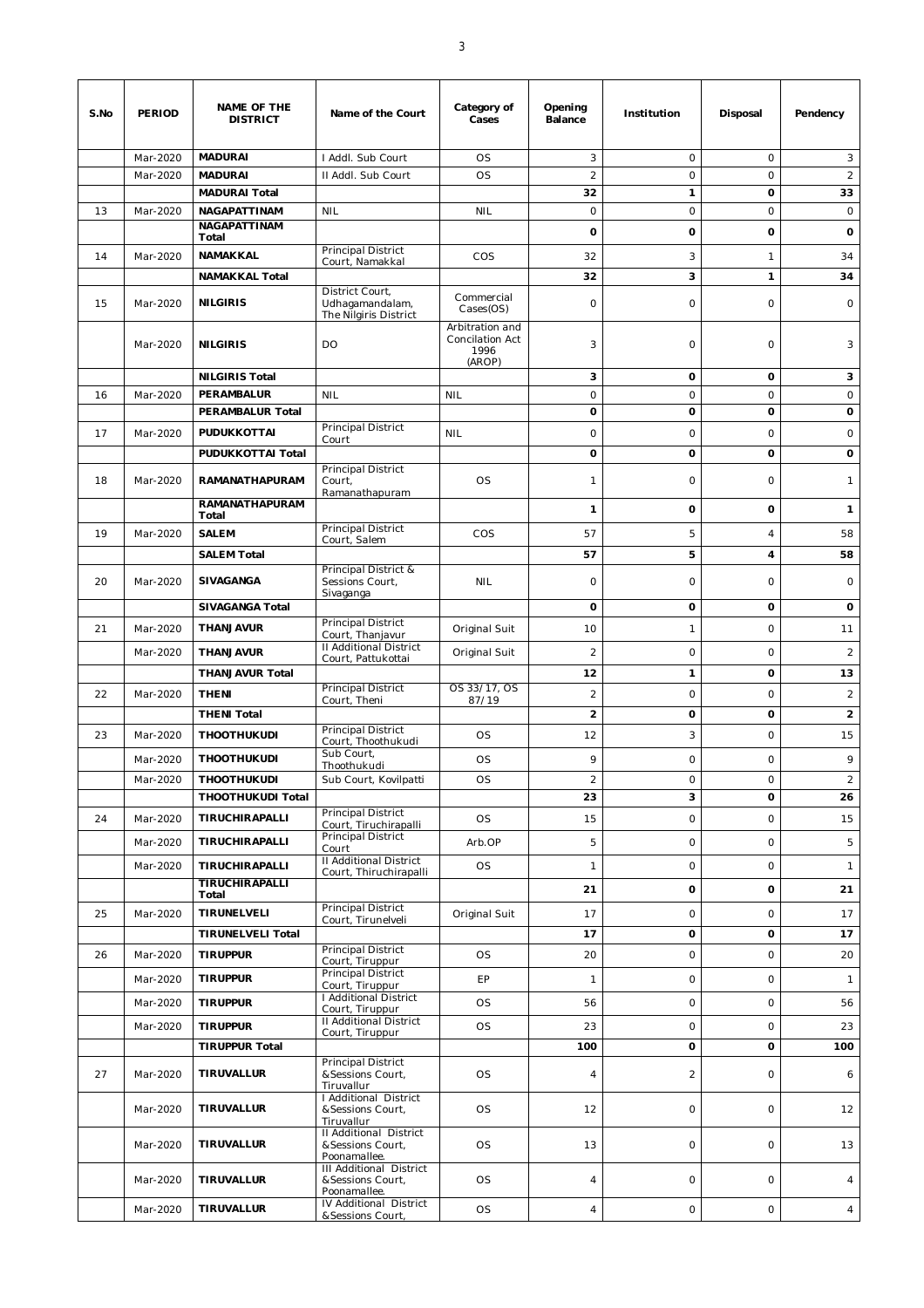| S.No | <b>PERIOD</b> | <b>NAME OF THE</b><br><b>DISTRICT</b> | Name of the Court                                               | Category of<br>Cases                                                       | Opening<br>Balance | Institution    | Disposal     | Pendency       |
|------|---------------|---------------------------------------|-----------------------------------------------------------------|----------------------------------------------------------------------------|--------------------|----------------|--------------|----------------|
|      |               |                                       | Ponneri                                                         |                                                                            |                    |                |              |                |
|      | Mar-2020      | <b>TIRUVALLUR</b>                     | Sub Court, Tiruvallur.                                          | OS                                                                         | 24                 | $\Omega$       | $\mathbf{1}$ | 23             |
|      | Mar-2020      | <b>TIRUVALLUR</b>                     | Sub Court.<br>Poonamallee.                                      | <b>OS</b>                                                                  | $\mathbf{1}$       | $\circ$        | $\circ$      | $\mathbf{1}$   |
|      | Mar-2020      | <b>TIRUVALLUR</b>                     | Sub Court, Tiruttani                                            | <b>OS</b>                                                                  | 65                 | $\circ$        | $\circ$      | 65             |
|      |               | <b>TIRUVALLUR Total</b>               |                                                                 |                                                                            | 127                | $\overline{2}$ | $\mathbf{1}$ | 128            |
| 28   | Mar-2020      | TIRUVANNAMALAI                        | <b>Principal District</b><br>&Sessions Court,<br>Tiruvannamalai | <b>OS</b>                                                                  | 8                  | $\Omega$       | $\Omega$     | 8              |
|      | Mar-2020      | TIRUVANNAMALAI                        | <b>Additional District</b><br>Court, Fast Track,<br>Arni        | <b>OS</b>                                                                  | 3                  | $\Omega$       | $\circ$      | 3              |
|      |               | TIRUVANNAMALAI<br>Total               |                                                                 |                                                                            | 11                 | o              | $\mathbf 0$  | 11             |
| 29   | Mar-2020      | <b>TIRUVARUR</b>                      | <b>Principal District</b><br>Court                              | <b>OSM</b>                                                                 | $\Omega$           | $\mathbf{1}$   | $\Omega$     | $\mathbf{1}$   |
|      |               | <b>TIRUVARUR Total</b>                |                                                                 |                                                                            | $\Omega$           | $\mathbf{1}$   | $\Omega$     | $\mathbf{1}$   |
| 30   | Mar-2020      | <b>VELLORE</b>                        | Principal District<br>Court. Vellore                            | Arb.OP (Under<br>Section 34,<br>arbitration &<br>Consilation Act,<br>1996) | 19                 | $\circ$        | $\circ$      | 19             |
|      |               | <b>VELLORE Total</b>                  |                                                                 |                                                                            | 19                 | 0              | 0            | 19             |
| 31   | Mar-2020      | VILLUPURAM                            | <b>NIL</b>                                                      | $\circ$                                                                    | $\circ$            | $\overline{O}$ | $\circ$      | $\circ$        |
|      |               | <b>VILLUPURAM Total</b>               |                                                                 |                                                                            | $\Omega$           | $\Omega$       | $\mathbf 0$  | $\mathbf 0$    |
| 32   | Mar-2020      | <b>VIRUDHUNAGAR</b>                   | <b>Principal District</b><br>Court, Srivilliputtur              | <b>OS</b>                                                                  | 24                 | $\circ$        | $\circ$      | 24             |
|      | Mar-2020      | <b>VIRUDHUNAGAR</b>                   | Subordinate Court,<br>Sivakasi                                  | <b>OS</b>                                                                  | 32                 | $\Omega$       | $\Omega$     | 32             |
|      |               | <b>VIRUDHUNAGAR</b><br>Total          |                                                                 |                                                                            | 56                 | 0              | $\mathbf 0$  | 56             |
| 33   | Mar-2020      | <b>PUDUCHERRY</b>                     | Principal District<br>&Sessions Court,<br>Puducherry            | Original Suit                                                              | $\overline{2}$     | $\circ$        | $\circ$      | $\overline{a}$ |
|      |               | <b>PUDUCHERRY Total</b>               |                                                                 |                                                                            | $\overline{2}$     | $\Omega$       | $\Omega$     | $\overline{2}$ |
|      |               | <b>Grand Total</b>                    |                                                                 |                                                                            | 940                | 40             | 15           | 965            |